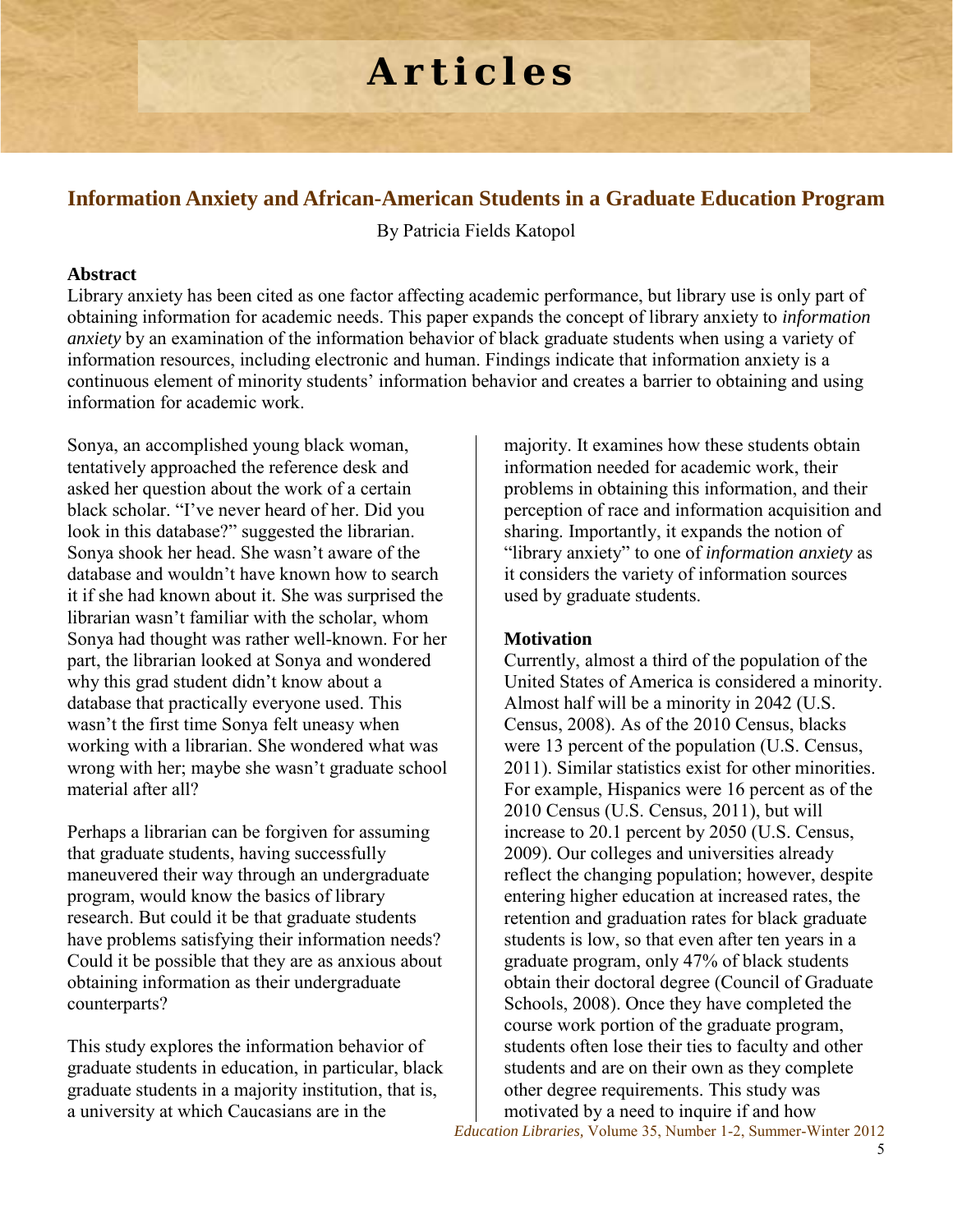information behaviors affected graduate students at this stage of their degree studies.

# **The Study**

The study reframes ideas about library anxiety by expanding the sources of information sought by students to include electronic and human, as well as print. These sources may be provided as part of library services or may lie outside of the library's control. The study seeks to ascertain student feelings and behavior surrounding information activities and also addresses the perceived effect of race on information behavior such as retrieval and sharing. It considers academic activities as 'work,' and examines these activities using a methodological framework appropriate for examining information behavior in the workplace.

# **Method**

The exploratory, qualitative study uses Cognitive Work Analysis (CWA) (Rasmussen, Pejtersen, & Goodstein, 1994; Vicente, 1999; Pettigrew, Fidel, & Bruce, 2001), a methodological framework that examines cognitive behavior with a focus on the constraints faced by actors in the workplace as they perform knowledge work, that is, work that requires information and decision-making based on the information acquired. As defined by CWA, constraints are factors outside of the actor's control, but which affect the actor's information behavior. They determine what an actor can and cannot do within the system and are neither positive nor negative. For example, a departmental budget can be a constraint: it can cause spending to be restricted and decrease travel grants but is also the source of funding for faculty, facilities, and student jobs.

Participants included fewer than ten graduate students from various concentrations in the education program at a large university in the American Midwest. Students were at the comprehensive exam, thesis, or dissertation stage. The study was limited to participants at this stage of the process as these students are more likely to require large amounts of specialized information and may need to obtain them outside of the support of a course structure.

Participants were recruited via an Institutional Review Board (IRB)-approved request made through the broadcast email service of a black student organization. The message included information that the researcher's race was the same as prospective participants to encourage them to feel comfortable participating in a study that included interview questions on attitudes about race.

Questions in the structured, open-ended interview were framed to elicit responses regarding numerous sources of information used by participants. These sources of information included human (such as librarians, other students, or professors); electronic resources (such as the library website, databases, social networking and push technology sources, or non-library internet sources); and physical library resources (for example, books and journals available only in print). Participants were asked to recount their information behavior while performing a specific task related to the comprehensive exam, thesis, or dissertation process. Finally, participants were questioned as to their perceptions of race and information behavior.

# **Findings**

The interview responses revealed four significant aspects of participant information behavior: tasks, search, use of electronic media, and perceptions of race.

#### *Tasks*

Participants were asked to recall specific tasks that were part of their work as graduate students. These tasks included information search and retrieval for papers, creating reading lists for comprehensive exams, finding information for their advisor, and deciding on dissertation topics. They wrote papers, graded assignments as part of their teaching duties, and gave formal and informal presentations on their research or readings. Primarily, tasks were constrained by the time available to do them, such as the end of the semester. Time constraints were usually determined by something or someone other than the participant, such as the academic calendar or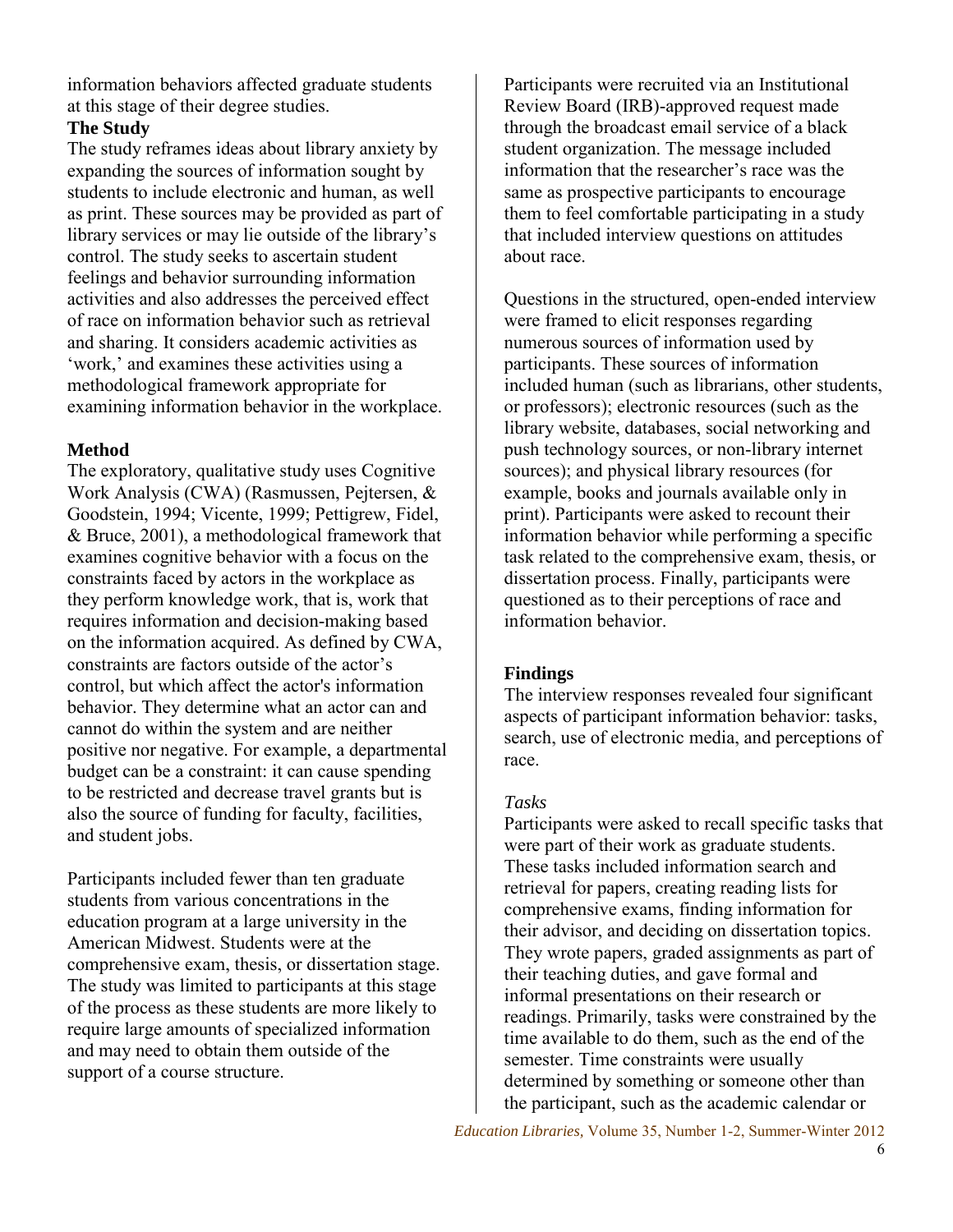an advisor, but could also be created by work and family demands. Participants stated that time constraints created problems as they sought to balance multiple tasks with similar time constraints, such as producing multiple course papers that were all due at the end of term, or prioritizing dissimilar tasks such as grading homework as part of their teaching assistant duties while working on their own homework assignments or meeting an employer's deadline. According to participants, it was time, rather than the nature of the task, that often determined the effort spent and the number of resources used when searching for information. Participants sometimes smiled when admitting that time was the primary determinative of the effort of they made when working on information tasks and noted that they were uncomfortable with that, but felt that limiting the time for information tasks was the only way they could manage all of their work.

#### *An Anxious Search*

Participants felt anxious or lost when engaged in the information search. Either they found too much information, so that they spent a lot of time determining relevance, or not enough information, so that they spent time searching through scant sources in an attempt to find enough information to complete the task. Searches were performed without the assistance of library staff. Participants reached out to other students for information, both for content and process. Those in the exam phase sought students who had taken comprehensive exams the year before. Others sought students who were working on projects similar to their own. They stated that although they would have preferred to go to their professors for this information, professors were often unavailable, either due to other commitments or to what students interpreted as an attempt to help them become independent researchers and learn the literature on their own. Even when professors met with students, participants stated that it was common for them to offer few suggestions for relevant literature. Students said that they understood the need to learn about the discipline, but that being left on their own made information

tasks difficult. For example, when guidance was not provided, participants spent more time looking for information, trying to ascertain if they had enough information, and hoping that what they found would be acceptable to the professor. They found it difficult to end their search while they remained unsure of what the professor required.

#### *Wary Users of Electronic Media*

Participants were frequent users of electronic media and rarely visited the library. The infrequent trips to the library were due mostly to time constraints; a preference for the electronic format, which could be accessed from anywhere, at anytime, and easily printed out if needed; and a belief that the librarian would not be helpful for their particular information needs. While they did not visit the physical library, participants did make frequent use of the library website, from several times a week to several times a day. They did this mostly to access journal databases and individual journal articles. Rather than use the search function of the various databases, they used Google and Google Scholar to search for an article and then accessed it from the library website. Participants stated that they often came across websites with discipline-related information that appeared useful, but which required them to evaluate the site for authenticity and veracity. They felt confident in their abilities to judge the authenticity of information on those sites, basing this confidence on knowledge of the literature in their domain--for example, if they came across a familiar author or reference, they were more inclined to treat the site as trustworthy. They also used electronic information services such as listservs and wikis created for academics, students, and practitioners in their discipline. The most frequent reason for using non-library resources and websites was that the library did not carry resources relevant to their research needs. This typically occurred when students were looking for research on blacks or created by black scholars, but also happened because the library didn't carry a particular journal.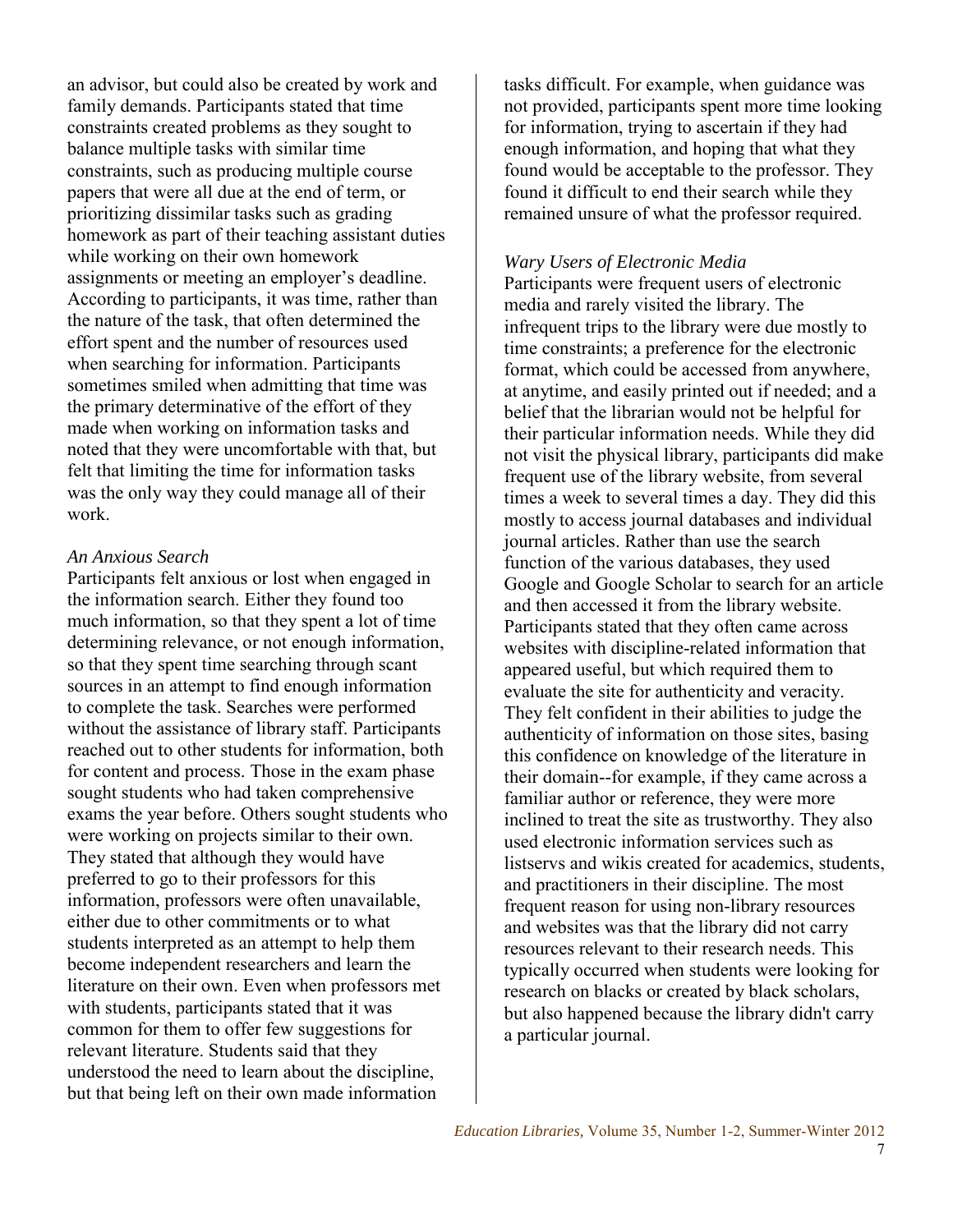# *Race and Information Behavior*

All participants perceived race as a negative factor in their search for information. The majority believed that librarians had no knowledge of their racially-related research interests and therefore could not help them with their information needs. They also believed that white students had separate access to information, provided to them by majority faculty and based on a shared racial background. Participants uniformly stated a belief that they had to have more information than their white counterparts in order to be taken seriously. This belief was held by all participants and mentioned spontaneously during the interview. Similarly, when the actions or attitudes of whites were explicitly mentioned, it was in terms of a belief that they had more access to information than did black students, that white professors gave white students more information because they formed closer relationships with them, and even if the parties didn't mean to exclude students of color from the information, such exclusion was bound to occur (according to participants). Students also said it was necessary to filter people's comments and actions – it was hard to know who was a friend or who had their best interests at heart.

There was a concern that retrieved information would be viewed as insufficient or inadequate by other students and professors. This made information sharing, such as leading a discussion, difficult and added another layer of discomfort to the experience, above and beyond the nerves or anxiousness that might normally accompany such an assignment. Students stated that while it was often difficult for them to fill their information needs, they believed that this was not a problem for white students because their research tended to focus on issues common to or typical for the majority population--which there was a great deal of easily accessible, existing research. They also stated that white students can be unwilling to share their resources with black students. To deal with this perceived lack of information sharing, participants discussed their information dilemmas with other black graduate students from different departments, and used these students, rather than

"official" information sources such as librarians, professors, and administrative staff, as resources for information on such topics as useful databases, the job market, or university procedures. **Discussion**

As developed by Constance Mellon (1986), the term *library anxiety* refers to student anxiety or fears regarding the library (Katopol, 2005). These fears can range from being afraid to interrupt the librarian while s/he is at the reference desk, to an inability to negotiate the library's physical structure, to a belief that other classmates were familiar with the library and its resources, while they themselves were not. Students with library anxiety may also avoid the reference librarian out of a fear that the librarian may judge the student as incompetent. Library anxiety is not the exclusive province of the undergraduate, but can also be present in graduate students who may avoid feelings of discomfort by putting off work that requires a visit to the library, or procrastinate on projects and assignments (Onwuegbuzie & Jiao, 1997 and 2000). Stress avoidance as manifested by students can mean that they do not ask for assistance from the librarian when needed so that they do not learn about sources that would help them with their academic information needs. Graduate students with perfectionist tendencies will also exhibit some form of library anxiety due to the conflicts inherent in trying to control their academic work (where they can exhibit perfectionism) and their inability to successfully navigate and use the library. Finally, Jiao and Onwuegbuzie (1998) hypothesized that library anxiety may be an important element as to why a significant portion of graduate students do not complete their degrees due to failure to complete their thesis or dissertation, which usually requires extensive use of library resources and a high level of library expertise.

Although the concept of library anxiety is a useful start, it has limited application for today's student, who has many options for information retrieval outside of the physical structure of the library. First, students have always obtained information for academic activities by talking to people such as their professors, other students, and university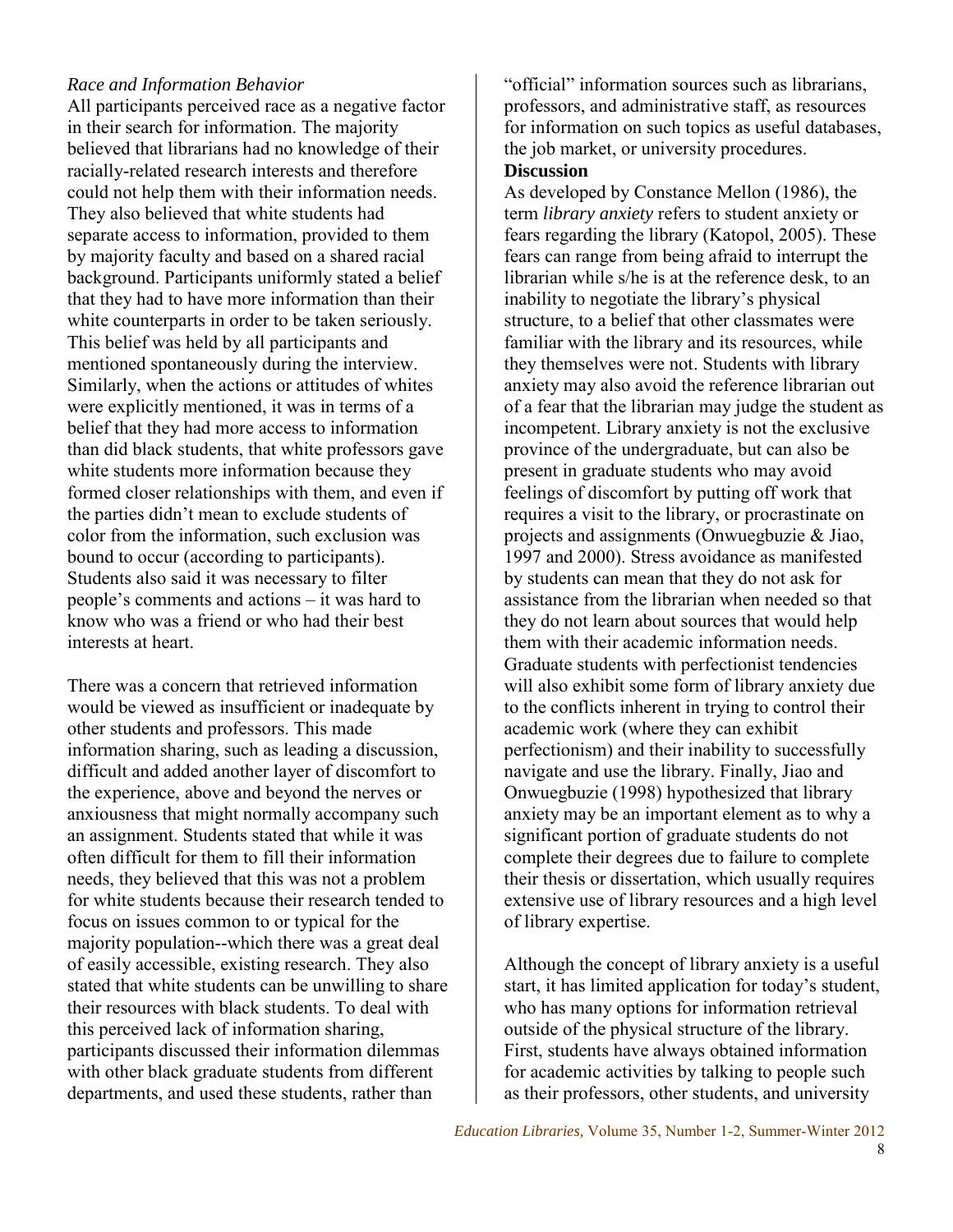administrators. Second, the existence of journal databases and e-books enables students to retrieve these resources anywhere the student has online access. Trips to the library can be avoided, especially in disciplines that rely heavily on journals and conference proceedings, resources that are more likely to be available online. More and more older journals can be accessed remotely via databases such as JSTOR, so that many students may rarely need to visit the library during their entire academic career. Third, the internet contains many authoritative sites from universities, think tanks, government, and nonprofit organizations that students may use with confidence. Individual researchers and professors may maintain their own authoritative web sites. None of these sources require that the student enter the library.

The concept of *information anxiety* is more relevant to the information behavior of students when we consider these sources in the aggregate. It focuses on what students are actually doing, fulfilling an information need, rather than *where* they do it. The mental stress surrounding information activities and filling information needs should be labeled as such, since the goal is obtaining information, which may or may not include visiting the library. In addition, framing the problem as information anxiety allows the concept to be examined in other contexts and for other populations, such as the elderly, the chronically ill, or people at work, populations that may or may not use the library to meet information needs.

#### **Problems in Information Anxiety**

Upon examination of the findings, one cause of information anxiety for these students is the need to work in an atmosphere in which information is hoarded. This can be seen where professors fail to provide information about comprehensive exams, so that the student has to find out this very important information from other students and where professors refuse to provide adequate guidelines for information retrieval so that students do not know what information the professor wants and how the retrieved information will be regarded. One participant captured the effect of this failure to assist with a basic task, such as having a paper reviewed by a faculty member:

> "Because it's not valued enough, it's not worthy of your [the professor's] attention, it's not worthy of you editing my paper because it's about a population that is beneath you. And then you try and convince me to pick a different population. No. And then that becomes something that you use against me. And now you make it seem like I'm wasting your time and forcing you to read a paper about some minorities that you don't want to read about, so that's why you don't want to help me with my research, 'cause it's about minorities. And it's been more than one student who's had that issue."

If the student can't count on faculty for help, the student is likely to go elsewhere for assistance; unfortunately, "elsewhere" rarely includes the library or librarian.

# **Anyone but the Librarian**

Information search and retrieval tasks become problematic if students are uncomfortable going to librarians to meet these needs. From one participant, "[y]ou're at a point where you're not finding stuff. It gets a little stressful when you're trying to decide what you need to look at and a lot of times you're just influenced by what you've already found." This student was not going to the librarian for help, but struggling alone. That the student is influenced by what was previously found is particularly important: this student, like others in the study, used what was familiar, even if they thought the source might not have all the information they needed for the task.

Participants were of two minds when it came to librarians. First, they thought a librarian was only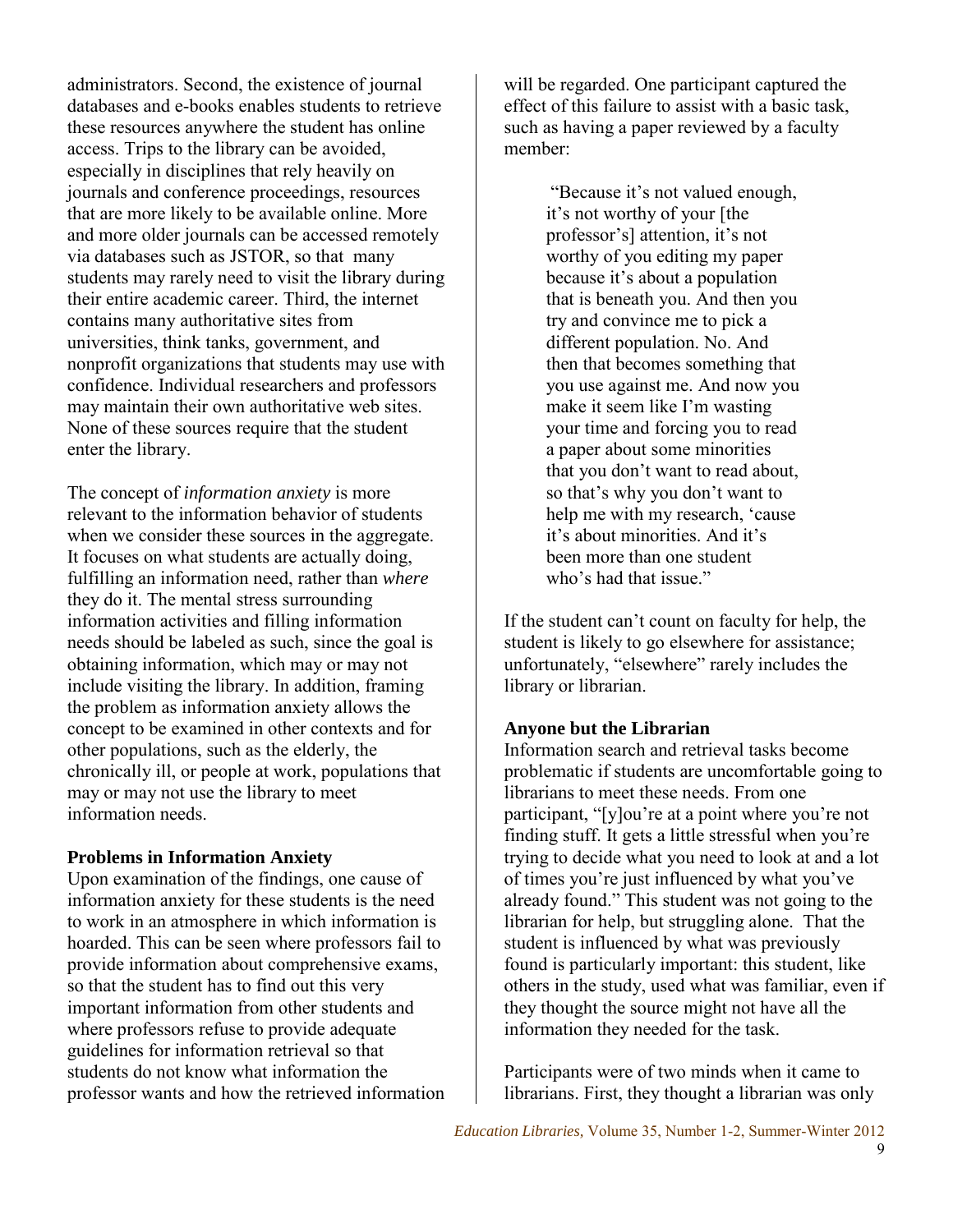useful for locating materials or suggesting a journal. All of the participants turned first to *Google Scholar* in their search for relevant literature, then perhaps to one of the university library's journal databases. None of the comments suggested that students knew that a librarian could offer assistance by suggesting new approaches or assisting with the unfamiliar jargon of a new discipline as a student worked through an information problem. Some hadn't known of services offered by the library. This behavior was representative of information retrieval problems faced by participants: they struggled in their efforts to obtain information, not to become expert library users.

Second, participants believed that librarians had no expertise in their area of interest, nor were they familiar with black scholars. They thought that librarians were disinterested in and disrespectful of minority-related research. Since many participants already felt like second-class citizens in the classroom and in their departments, they were not going to validate their negative feelings by going to a librarian and so avoided the library made their lives less stressful.

#### **Staying in the Comfort Zone**

Because students rarely used the librarian's services, which might have provided the opportunity to learn about new sources, they repeatedly used the sources with which they were familiar. They stayed in a limited space of familiar resources, rarely sought new ways of approaching a topic, and preferred a safe space by obtaining information from non-judgmental students, even students outside of their discipline, rather than risk a librarian's judgment of their library skills or research interests.

Another reason students do not use the library or librarians may be their need for 'just enough' information (Katopol, 2007). Information professionals may recoil at the idea that students let time rather than the nature of the information need determine the amount of search and retrieval performed for any given information task. Yet it is important to consider the complex and dynamic

environment in which graduate students work. They have to meet the demands of many persons and organizations, demands that often occur simultaneously, such as the end of the semester grading as TAs and the need to submit their papers for their own classes. These demands, to get the work done, to turn in the paper, to record grades, etc., are often more important to the student than the more intellectual or academic consideration of obtaining all information possible on a topic (Katopol, 2007).

Preferring "just enough" information also has an effect on individual information management. While some students saved their search results for subsequent use on a similar topic, other students had no time for information management. This meant that each task required finding information anew, even though the time for search was limited. These students, like students everywhere, also used information gleaned from searches performed by other students. This can be problematic, as such behavior reduces the chance of encountering new and perhaps more useful information. Certainly education has canonical literature which students will use repeatedly; however, new information sources become available all the time. Education librarians, whose job it is to keep abreast of these sources, are much more likely to be able to recommend them to students than students are to find them on their own. However, if students will not consult with the librarian, whether from a false sense of security with preferred sources, or a reticence to work with a librarian, it is unlikely that they will find them at all.

# **Is It Real or Is It Just Me? Race and Information Anxiety**

A continuous theme through participants' responses was that of race and how it was a factor as they attempted to meet their information needs. One way that race was a factor was in how students saw themselves through the eyes of others. In developing the concept of *stereotype threat,* Steele (1999) suggests that it is "the threat of being viewed through lens of a negative stereotype, or the fear of doing something that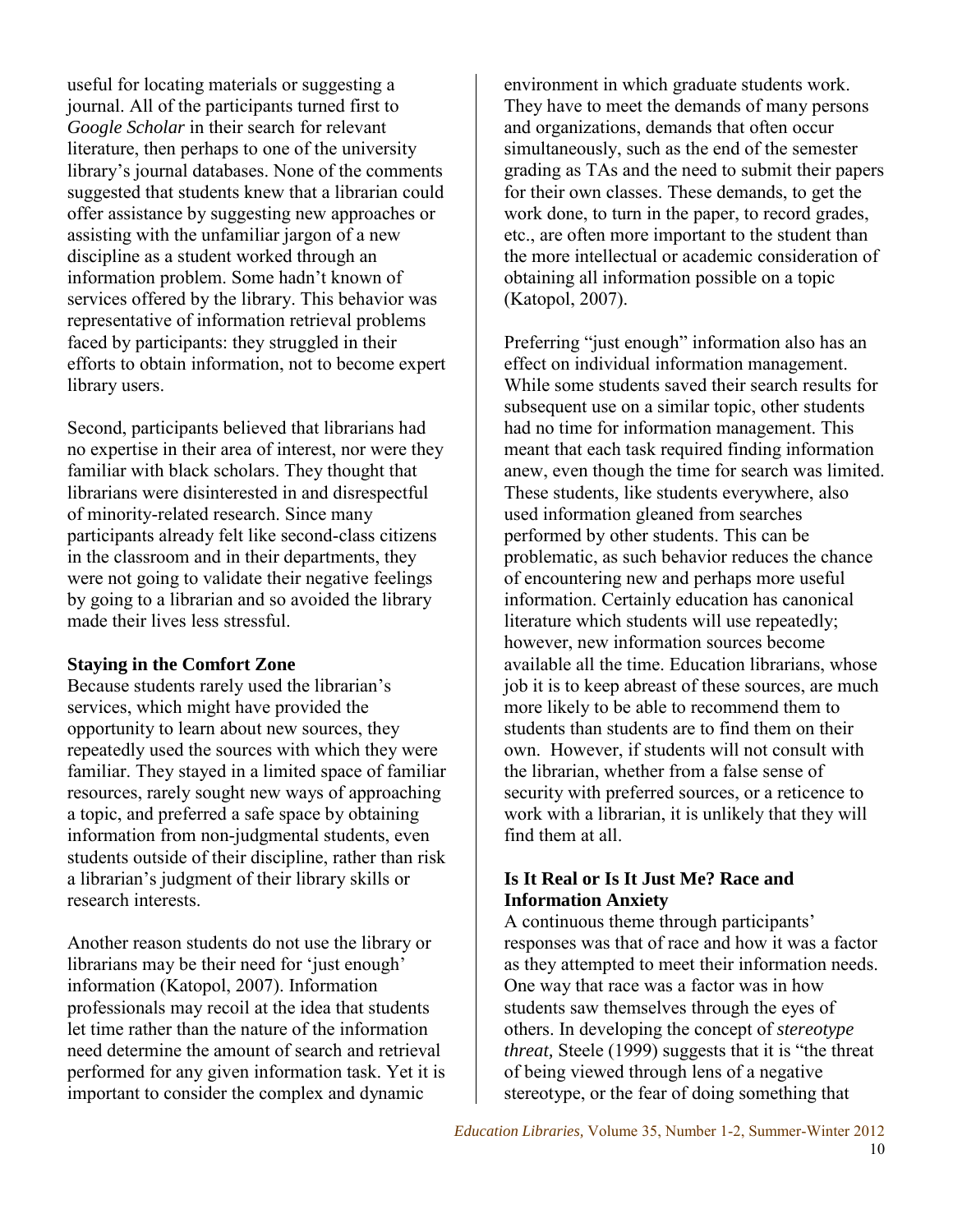would inadvertently confirm that stereotype" (46). Like many students, regardless of race, black students may feel embarrassed when they have to admit they don't know something and need to ask for help. However, black students carry the additional burden of wondering if others will see their questions and insecurities as arising from incompetence. The black student might think that simply by asking questions, others might think that s/he does not belong in a graduate program. Stereotype threat is a powerful force constraining the actions and interactions of black students as well as other populations. Since its introduction, stereotype threat has been shown to affect the behaviors of Latino women (Gonzales, , Blanton, & Williams, 2002); women (Murphy, Steele, & Gross, 2007; Good, Aronson, & Harder, 2008); and even white males in math classes vis-à-vis Asian students (Aronson, Lustina, Good, Keough, Steele, & Brown, 1999). In information behavior, it may manifest itself as a burden on black students to know it all, to find all needed information on their own, and to be competent in their discipline to an extent not expected of nonminority students.

For black students in majority institutions, stereotype threat is a constant companion and source of stress, affecting their dealings with librarians as well as faculty, staff, and even other students. From being the only black person at a departmental event, to being unable to share your research interests with other students, to not being considered as a serious scholar either due to your race or your research interests, black students in majority institutions face a constellation of racially-oriented problems, of which information anxiety is only a part. As one participant put it, "When I talk about such issues [topics related to black concerns], I feel like all the time that I'm educating rather than getting something back." This attitude was seen across participants. The racial climate also caused some students to consider what they said and to whom, especially in regards to problems they may have within the program: "Trying to figure out who you can trust, who you can't is more difficult. You hope that you haven't already said something to somebody that

you shouldn't have." There is little reason to share insecurities about one's work or questions about information needs when one fears that simply asking a question may end up negatively affecting progress in the program.

There are two factors, one based in reality and one based on perception, may prohibit the minority student / novice researcher from meeting his or her information needs. First, majority librarians may actually be unfamiliar with minority research issues and scholars. Education is a broad and dynamic field and not every librarian or every subject specialist will be familiar with every aspect of it. Second, black students believe that librarians are unfamiliar with minority research issues. Whether reality or perception, the effect is that the student does not include a librarian in information tasks. Consider this comment as a participant recounted the frustration stemming from attempting to work with a librarian,

> "I'm like 'You're a librarian, you've been here awhile, you know the system, you know my discipline. I'm not new in this [research area], I'm not breaking ground in any kind of way, but you don't seem to know anything I'm asking you, I find that to be hard to believe but yet you still have a job, amazingly.' Yeah, I was very frustrated. I was frustrated because I spent several hours getting nowhere. After that another minority student told me a secret, which was don't waste your time at the library - here's the person, you email this person, and that's it."

This level of dissatisfaction with library staff's ability to handle their sometimes unique information needs may lead black graduate students to, at best, avoid the library, and at worst, to believe that the librarians were overtly trying not to work with them. A combination of s*tereotype threat* and a general feeling of unease may lead to the sense that one was "wasting time" trying to work with a librarian.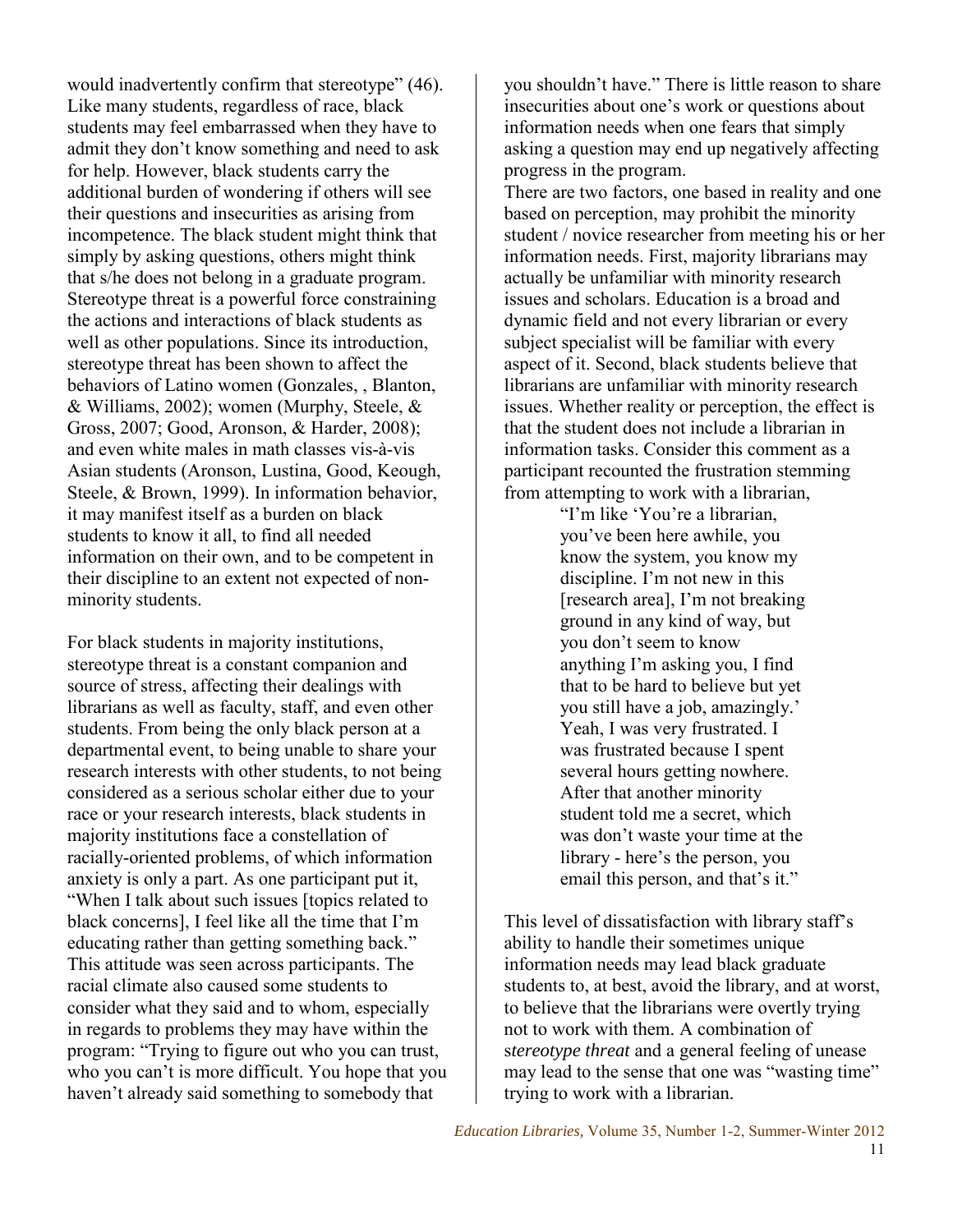#### **Summary**

The electronic and human information resources that graduate students use for academic tasks suggest that the concept of library anxiety should be usefully reframed into one of information anxiety*.* Most of the graduate students who participated in this study had a working grasp of the library's basic functions, so that the physical structure of the library or disturbing the librarian was not their greatest concern. Rather, the participants' anxiety arose from issues regarding online information: 1) finding too much information, so that they spent a lot of time determining relevance; 2) not finding enough information, so that it was difficult to do research; and 3) determining authenticity and authority of the online sources. When working with human sources of information, anxiety arose when students had to seek out information from people (librarians and faculty) who knew little about research on minority populations and when they felt that neither professors nor fellow students treated them as serious academics. These concerns were exacerbated by comments that participants took as a personal affronts, such as "How did *you*  find that source?" (emphasis added by participant). Knowing that they would have to share their findings with others increased information anxiety at the search stage, especially as to the quality and quantity of the retrieved information. While most graduate students have moments of uncertainty during their program; these findings suggest that participants' uncertainty arises as much from anxiety over how their information will be received by others, and whether that reception will be tainted by racial stereotypes. The perception that faculty and library staff lack interest and expertise in research related to minorities is not seen simply as a difficulty to be overcome by one's own efforts, but as invalidating participants' research interests. Why should others listen to them if it is clear from the institutional atmosphere that their work is not valued? Thus, every aspect of participants' information behavior can be a cause of information anxiety.

At a time in their academic career when students are tasked with doing most work on their own, when they may be most in need of a relationship with a librarian, they have not forged that critical contact. Although willing to shoulder the burdens of being a minority scholar, they may find that in the end, the burden becomes intolerable and is better left behind. The viable option becomes leaving school without the degree, despite coursework success.

# **Limitations and Suggestions for Future**

This study has limitations that affect its applicability to other black graduate students. First, the study is exploratory only and limited to fewer than ten students. While the responses provide an indication of the information behaviors of other similarly situated students, the findings cannot be applied to all black graduate students. There may have been too few participants to determine whether there was no new information to be gained from interviewing additional participants. Perhaps there are other methods of satisfying information needs that did not become apparent in the present study.

When researching visible minorities on a majority campus, it may be very difficult to obtain participants, especially where these students are the sole, or one of a very few, visible minorities in their department and do not wish to bring attention to themselves. Qualitative research elicits some very strong responses from participants, which adds depth to the findings, but it may be useful to employ a mixed methods approach in a future study. Using a small number of on-campus participants as a focus group and sending surveys to black student groups on other campuses should obtain a much wider range of responses and aid in determining whether the study's findings are true for students at other schools. In addition, researchers must be careful not to lump all minorities into one population for study. Blacks, Hispanics, and Asians have significantly different histories in the United States and the differences among various minority groups should be respected as we try to learn more about their information behaviors.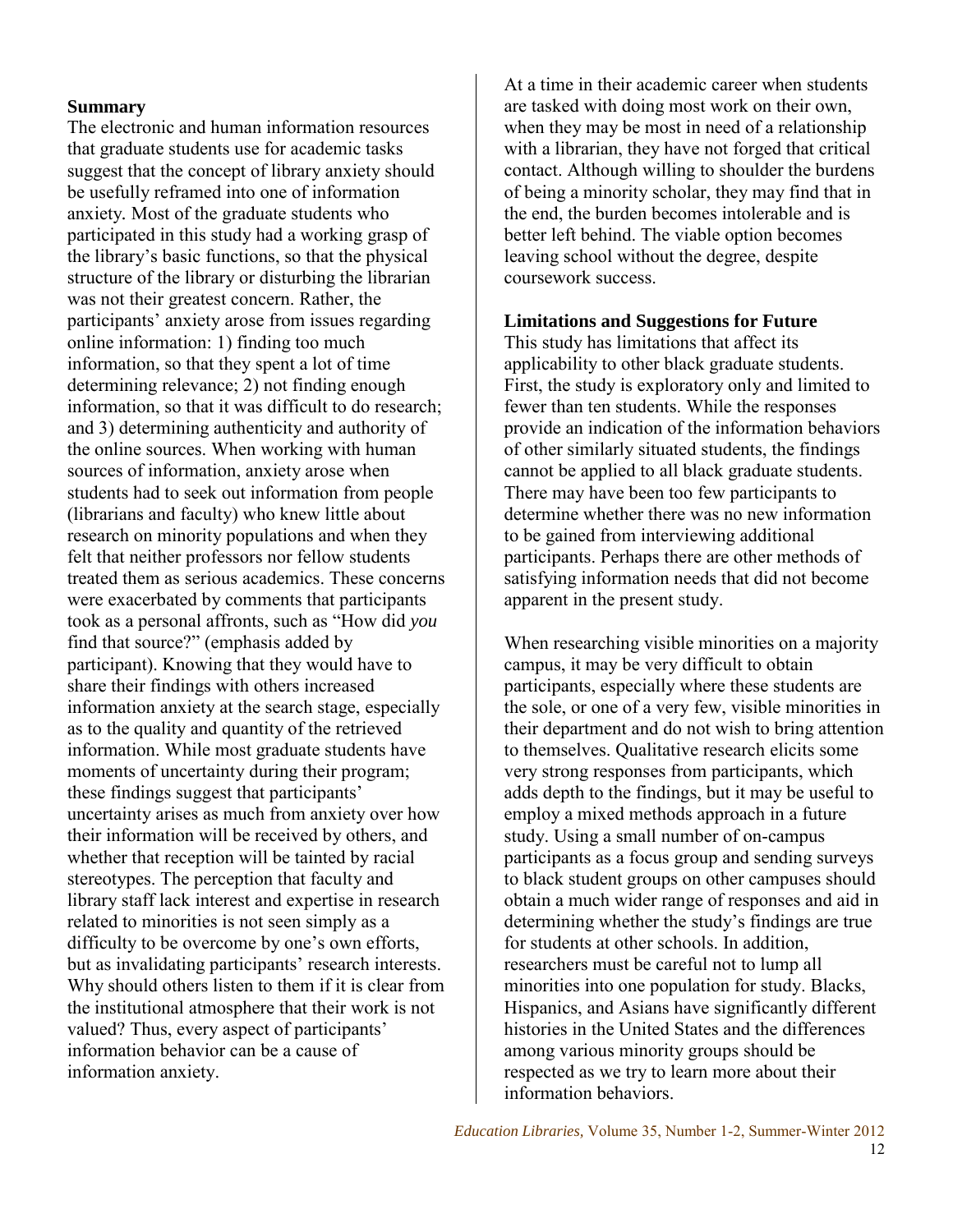Despite the study's limitations, it is consistent with the findings of an unpublished study from 2002 (Katopol). In that study, black graduate students from various disciplines at "University Y" (the pseudonym of a large, RU/VH, Research University, very high research activity)) were asked a series of questions about their information gathering behavior with the intent to learn about library anxiety and this population. Like students in the current study, participants at University Y overwhelmingly used the internet to search for information, and preferred online resources, whether owned or controlled by the university library or not, rather than go to the library. Time was again the primary constraint in participants' information behavior, as participants had families and work commitments that they stated reduced the amount of time they could spend on campus and in the library. These students preferred to use previously successful sources and search terms and did not make an effort to learn about new sources or more effective search methods, despite stating that they knew they "should" try to find all relevant sources. Participants explicitly stated that they were hesitant to seek help from a librarian out of a concern as to whether library staff would think they were "stupid" or didn't know how to use the library. When the previous findings are compared to the present study, the findings are very similar and suggest that this issue be revisited not just for students in one discipline, but for students across disciplines.

#### **Conclusion**

In many ways, black graduate students are no different from other graduate students. They have the same needs for the same types of information as others, they have to find information in the same places as other students, i.e. library resources, human resources as well as electronic resources that are not controlled by the library. They have the same need to be respected as persons and as new members of the academic community. They have the same need to have others show interest in their research and to respect it.

Information professionals working in education libraries cannot erase students' perceptions about race that have been cultivated over generations. It is worthwhile, however, for people who interact with students who struggle with anxieties and stressors that stem from being a minority in a majority environment to recognize the existence of these stressors and perceptions that affect whether and how these students will work with librarians. It might be useful for librarians in institutions with graduate programs to work with faculty and minority students to develop collections that reflect research interests of and research produced by minority scholars, if they do not do so already. In addition, librarians might work more closely with the department to show students the variety of resources and help them become more comfortable with them. They might also use course syllabi to become more familiar with the field.

Despite the struggles that may occur as they try to meet their information needs, these students saw themselves as certain of their abilities, steadfast in the pursuit of their research, and open to sharing their information experiences with similar students. This initial look into the entirety of black graduate students' information behavior indicates the complexity of needs which prompt the behavior, behavior which often occurs outside of the library's boundaries and suggests that information anxiety should be the continuing focus of research.

#### **References**

- [Aronson, J., Lustina, M. J., Good, C., Keough, K.,](http://www.reducingstereotypethreat.org/bibliography_aronson_lustina_good_keough_steele_brown.html)  [Steele, C. M., & Brown, J. \(1999\).](http://www.reducingstereotypethreat.org/bibliography_aronson_lustina_good_keough_steele_brown.html) When white men can't do math: Necessary and sufficient factors in stereotype threat. *Journal of Experimental Social Psychology*, *35*, 29-46.
- Council of Graduate Schools. (2008). Ph.D. completion and attrition: Analysis of baseline demographic data from the Ph.D. Completion Project. Retrieved from [http://www.phdcompletion.org/information](http://www.phdcompletion.org/information/Executive_Summary_Demographics_Book_II.pdf) [/Executive\\_Summary\\_Demographics\\_Boo](http://www.phdcompletion.org/information/Executive_Summary_Demographics_Book_II.pdf) [k\\_II.pdf](http://www.phdcompletion.org/information/Executive_Summary_Demographics_Book_II.pdf)